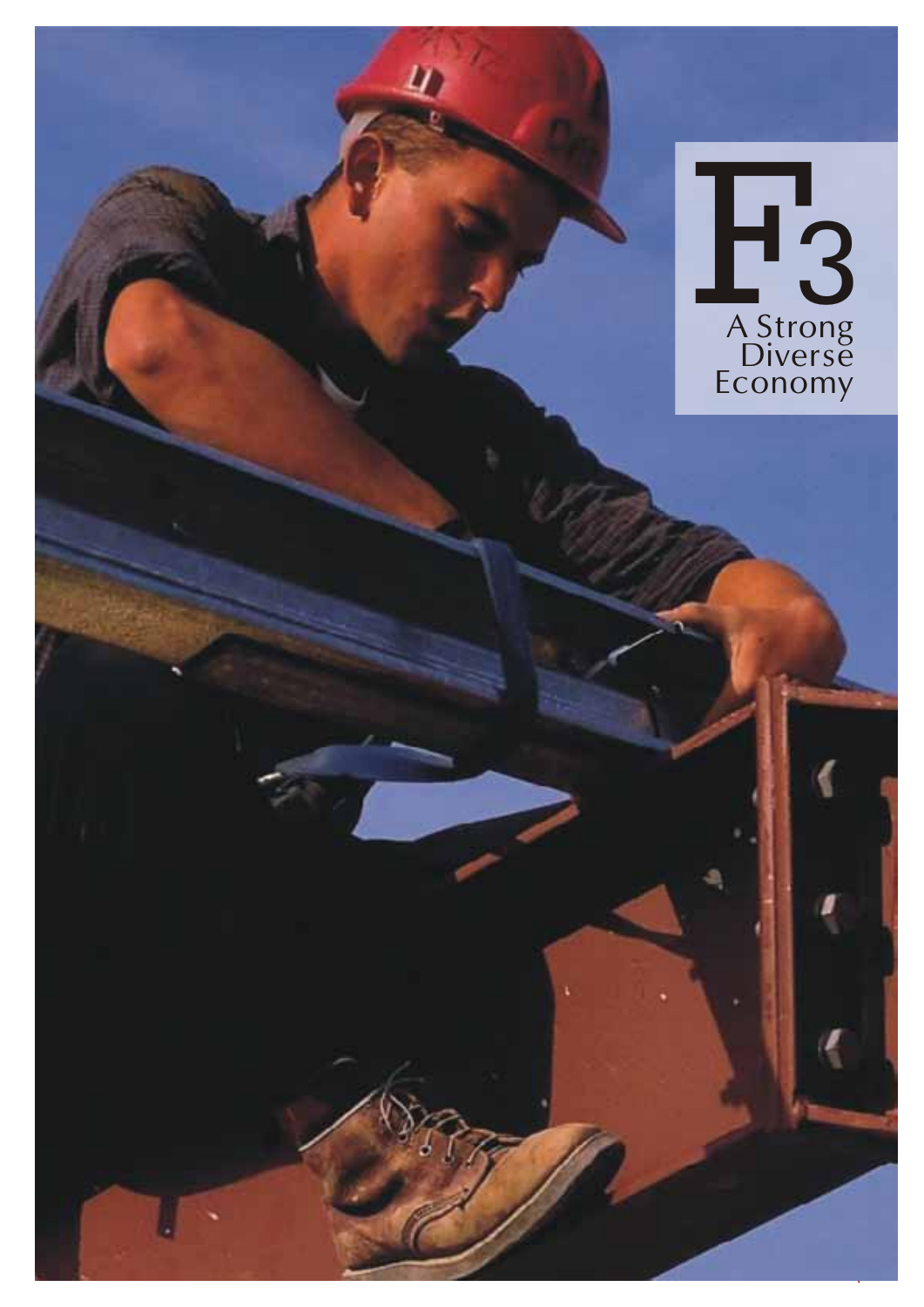**The strength of the Ipswich economy is attributed to the range of businesses operating, the investments that have been made to capitalise on the City's positive attributes and the synergistic relationships fostered by businesses.**

# **3.1 Theme - A Strong Diverse Economy**

Employment statistics for Ipswich indicate that there are a large number of jobs within the manufacturing, health and community services and education sectors. The Government and defence sector as well as transport and storage provide solid foundations for future growth industries.

These are the predominant sectors that the local community is looking to expand upon and as such it is important to foster some of the key enterprise areas around the City for these activities. Amberley, Carole Park, Redbank and Wacol are all well established hubs of economic activity. Amberley is seen as a significant Aeronautical Industry Precinct. Additional land has already been acquired by the State Government to further this opportunity.

The South East Queensland Regional Plan seeks to redirect significant population growth into the western sector of the region. This Plan proposes that 75 000 additional households be established in Ipswich City in the 2004-2026 period.

Recent publications indicate that the supply of industrial land will be a major problem in South East Queensland over the next 20 years. The majority of planned industrial land will be used up within the next 10 years. Ipswich has the potential to supply up to 43% of the total industrial land in South East Queensland over the next 20 years.

**"Committed new industries providing huge extra job opportunities and the massive growth projected for Amberley Defense Force Base ensures Ipswich is a very strong and exciting future for the next twenty years".**

> **Ian Dore,** Managing Director. Dore Property Corporation

In any significant urban community, about half the jobs are "population serving". That is, they are jobs which provide services to the resident population: house construction, retailing, primary and secondary education, health and welfare services, local government and so on. These jobs are reasonably easy to create as they are driven by local market forces and, without undue interference, as they grow in step with population growth and household formation.

The remaining 50% of jobs are in "population supporting"

**"I value the education I have received over the past twelve years and all the work experience opportunities that Ipswich has provided".**

> **Emma Lowry,** Lead On

occupations: those that earn or collect money sourced outside the City such as primary industry, manufacturing, defence, higher education, pensions and superannuation payments and businesses operating on a regional, statewide or national scale.

At the Census in 2001, the Ipswich City labour force was 55 855 of whom 4 714 were unemployed. Almost 39 000 people worked in the City and about 70% of these lived in the City.

Ipswich has the land, capacity and desire to support strong economic growth and jobs. This can only be possible through the adequate and timely provision of appropriate infrastructure. Priority should be placed on supporting existing business and accommodating new enterprise in the identified regionally significant enterprise areas at Swanbank/New Chum, Ebenezer/Willowbank, Bremer Business Park and Redbank Peninsula.

Ipswich is also home to a range of rural industries such as cattle grazing, equine, fodder production and small crops, in addition to new emerging industries such as wine and hydroponic vegetables and herbs. With more than 40% of the City's land area dedicated to these uses, it is important to identify economic strategies to keep the small family holdings functioning and viable.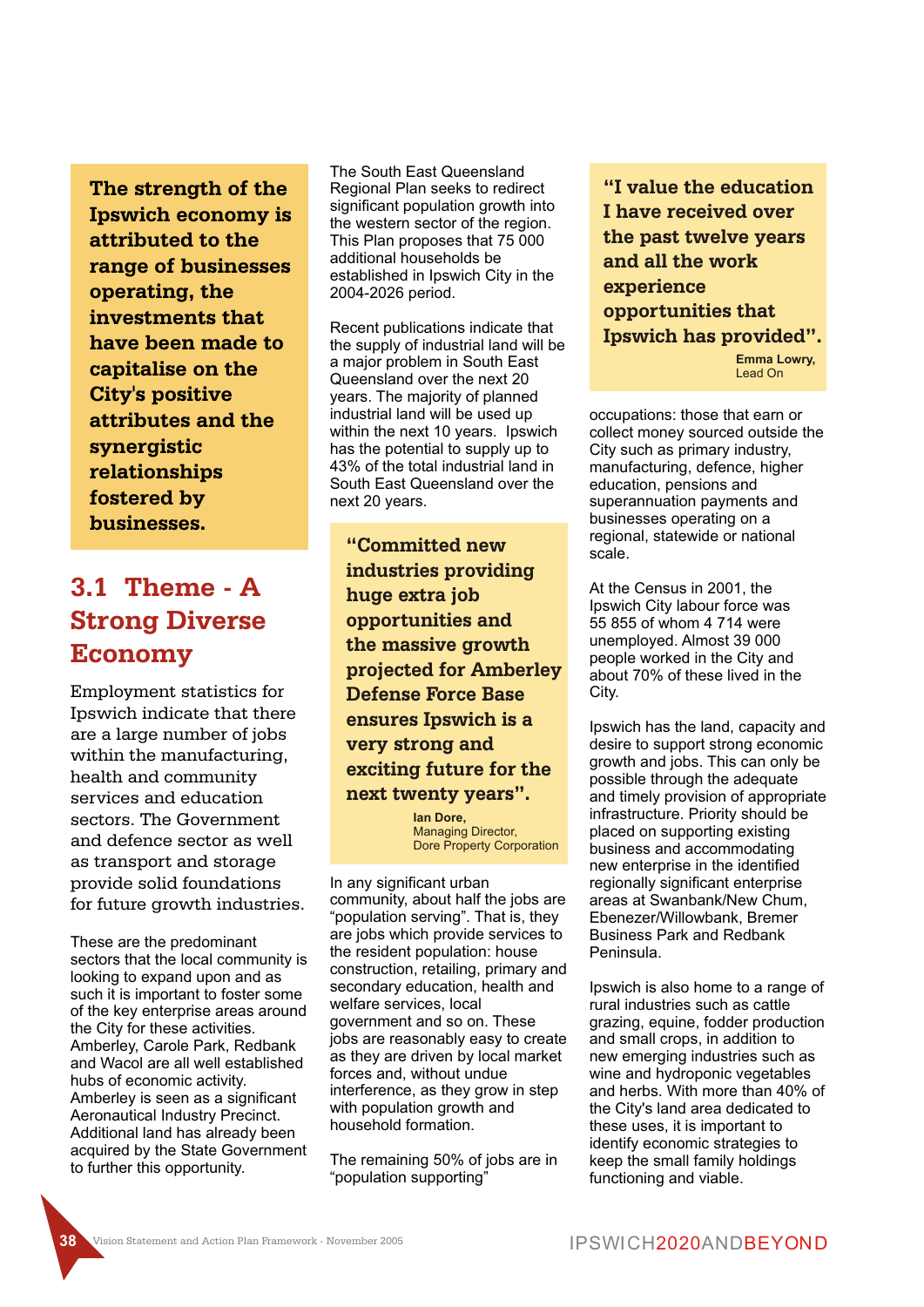**3.2 Summary of Goals and Strategies - A Strong Diverse Economy**

# **SDE Goal 1 - Major Employment Generator**

Redirection of metropolitan population growth to the City of Ipswich by the Queensland Government will lead to a labour force growth of around 90 000 during the life of this plan. Encourage economic development within the City to achieve a high level of employment selfcontainment.

### **Strategy SDE 1.1**

Enhance Enterprise Precincts: Protect, expand and establish enterprise precincts serviced with appropriate infrastructure to accommodate manufacturing and related industries in Carole Park, Redbank, Bundamba/Riverview, Wulkaraka/Karrabin, Swanbank/New Chum, Ebenezer/Willowbank, Amberley and other potential industrial areas.

- $\triangleright$  Prepare and implement an Economic Development Strategy for the City which takes account of the City's roles in SEQ.
- $\triangleright$  Identify opportunities for innovative investment to enable quick establishment of business in the City.
- Ø Encourage co-location of businesses with similar infrastructure requirements and facilitate resource sharing.
- $\triangleright$  Establish monitoring program regarding supply, demand, value and infrastructure costs of industrial and commercial property.

### **Strategy SDE 1.2**

Government and Administrative Functions: Expand government administrative office employment opportunities to Ipswich CBD (Regional Activity Centre SEQ Regional Plan).

- Ø Relocate State Government 'back office' functions to Ipswich City.
- State Government departments to establish regional offices throughout Ipswich.
- $\triangleright$  Identify opportunities for new businesses to establish their head office premises in Ipswich.

### **Strategy SDE 1.3**

Access to Information: Develop programmes to expand the information available to, and the capability of, existing businesses.

- $\triangleright$  Expand information networks to encourage and support new business in Ipswich.
- $\triangleright$  Increase exchange of knowledge and encourage partnerships between businesses.
- $\triangleright$  Encourage opportunities for local businesses to engage with local community groups.
- $\triangleright$  Establish and maintain a 'Business in Ipswich' website.
- $\triangleright$  Provide incentives for local people to shop in Ipswich.

### **Strategy SDE 1.4**

Access to Advanced Technology: Provide access to the latest technologies and infrastructure that will improve the competitiveness of local businesses in the global market.

- $\triangleright$  Improve access to broadband and wireless technologies.
- $\triangleright$  Establish and implement demonstration projects for new technologies and telecommunication services.
- $\triangleright$  Encourage new industrial operators to adopt cleaner production techniques and renewable energy.

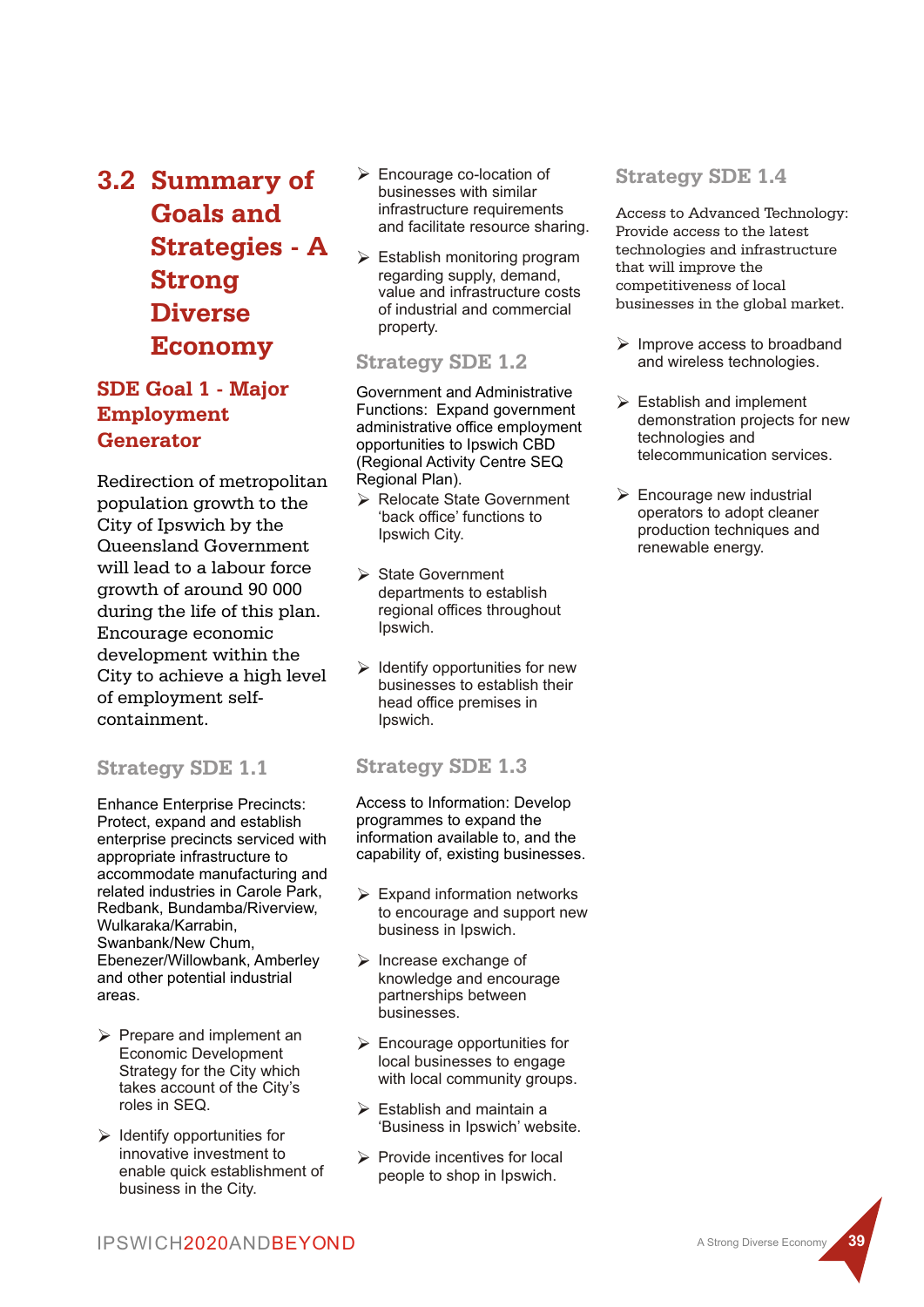#### **Strategy SDE 1.5**

Markets of the Future: Focus marketing and develop incentive programs to encourage key future-oriented industries to establish in Ipswich.

- $\triangleright$  Establish water and waste management industries in Ipswich.
- $\triangleright$  Encourage accommodation providers, cafes, special events, attractions, theatre, sport and recreation, high quality restaurants, wineries and bed and breakfasts to enhance tourism in Ipswich.
- $\triangleright$  Prepare and implement a Tourism Strategy for the City.
- $\triangleright$  Identify and implement opportunities to expand the Amberley RAAF Base.
- $\triangleright$  Further develop the Ipswich Motorsport Precinct.
- Ø Facilitate establishment of businesses related to the building industry.
- $\triangleright$  Establish a 'creative industries' sector in Ipswich.

# **SDE Goal 2 - A Strong and Stable Economy**

Ipswich is known as an attractive location to invest and establish a business that is part of a strong local economy and supportive business environment.

### **Strategy SDE 2.1**

Local Business Heroes: Promote the business success stories for Ipswich City and develop a "heroes" marketing campaign.

- $\triangleright$  Support and promote businesses that have existed in Ipswich for generations.
- $\triangleright$  Continue to promote the achievements of local businesses.

### **Strategy SDE 2.2**

Strong Workforce Base: Businesses employ a large number of local residents within a range of employment opportunities.

- $\triangleright$  Provide flexible work environments that cater for different needs.
- $\triangleright$  Establish and implement programs and initiatives that encourage local residents to work locally.
- $\triangleright$  Establish a comprehensive work experience program for young people with local businesses.
- $\triangleright$  Enhance the Ipswich Business Incubator.

#### **Strategy SDE 2.3**

Promote the City: Develop a comprehensive marketing campaign to sell the economic, lifestyle and other advantages of the City regionally, nationally and internationally.

 $\triangleright$  Prepare and implement a Marketing Strategy to encourage new businesses to the area.

- $\triangleright$  Establish a business mentoring program.
- $\triangleright$  Promote a bi-annual Ipswich Business Expo.
- $\triangleright$  Facilitate international employee exchange programs.

# **SDE Goal 3 - A Knowledge-Based Economy**

Continue to develop educational opportunities as a primary agent in shifting Ipswich from the 'Old Economy' to a 'Knowledge-Based Economy'.

### **Strategy SDE 3.1**

Schooling for All: Provide high quality public and private school systems that are based on a variety of educational values and objectives.

- $\triangleright$  Prepare and implement an Education Strategy for the City.
- $\triangleright$  Foster networking opportunities between schools and educational institutions.
- $\triangleright$  Devise partnership between the various library and research facilities throughout the City.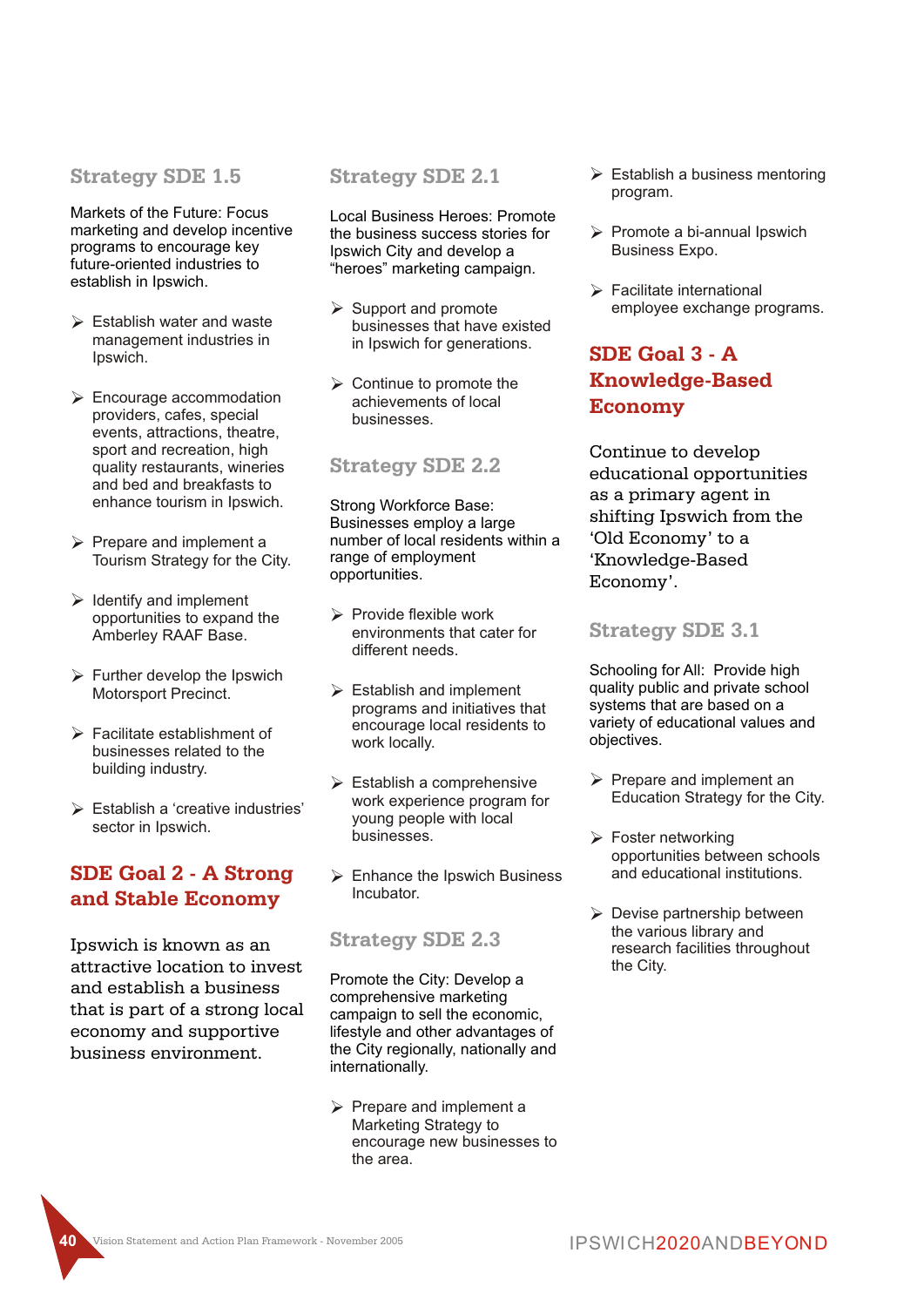#### **Strategy SDE 3.2**

World Class University Education: Provide world class university education that caters for Ipswich's educational needs and encourages research partnerships with local businesses.

- $\triangleright$  Identify the future needs for university education in the region.
- $\triangleright$  Establish research centres and facilities that directly cater to the needs of local businesses and residents.
- $\triangleright$  Foster the long term growth of the tertiary education sector in Ipswich.

## **Strategy SDE 3.3**

Equitable Access to Relevant Vocational Training: Provide equitable access to innovative vocational training which is responsive to industry and business needs.

- $\triangleright$  Foster partnerships between local businesses and vocational training institutions to discuss the vocational needs of businesses.
- $\triangleright$  Establish apprenticeships / cadetships / traineeships in those professions most needed in the local area.
- $\triangleright$  Provide opportunities for local people to improve knowledge and skills in development related professions.
- $\triangleright$  Prioritise the provision of technology and telecommunication infrastructure to education facilities.
- $\triangleright$  Facilitate distance education services.

### **Strategy SDE 3.4**

Export Education: Enhance and market the education facilities of Ipswich to encourage intrastate, interstate and international students to the City.

- $\triangleright$  Maintain and enhance the 'Green Corner' web site.
- $\triangleright$  Market education facilities in Ipswich regionally, intrastate, interstate, nationally and internationally.

# **SDE Goal 4 - Rural Assets**

Make the best use of the City's rural assets.

**Strategy SDE 4.1**

Encourage Diversity in Rural Business: Raise awareness about the range of opportunities available to rural landholders for business activities.

- $\triangleright$  Develop local 'village hubs' for horticultural and home based productive effort.
- $\triangleright$  Provide advice and support programs for traditional rural business activities.

#### **Strategy SDE 4.2**

Facilitate Rural Innovation: Ensure rural landholders are encouraged to identify innovative uses and management regimes for rural land resources.

- $\triangleright$  Establish an event such as Culinary Festival or Farmers Market in Ipswich.
- $\triangleright$  Develop management structures for small rural land holdings.
- $\triangleright$  Devise and implement a Rural Enterprise Program.
- $\triangleright$  Encourage innovative rural industries such as eco-tourism, wineries, olives etc.